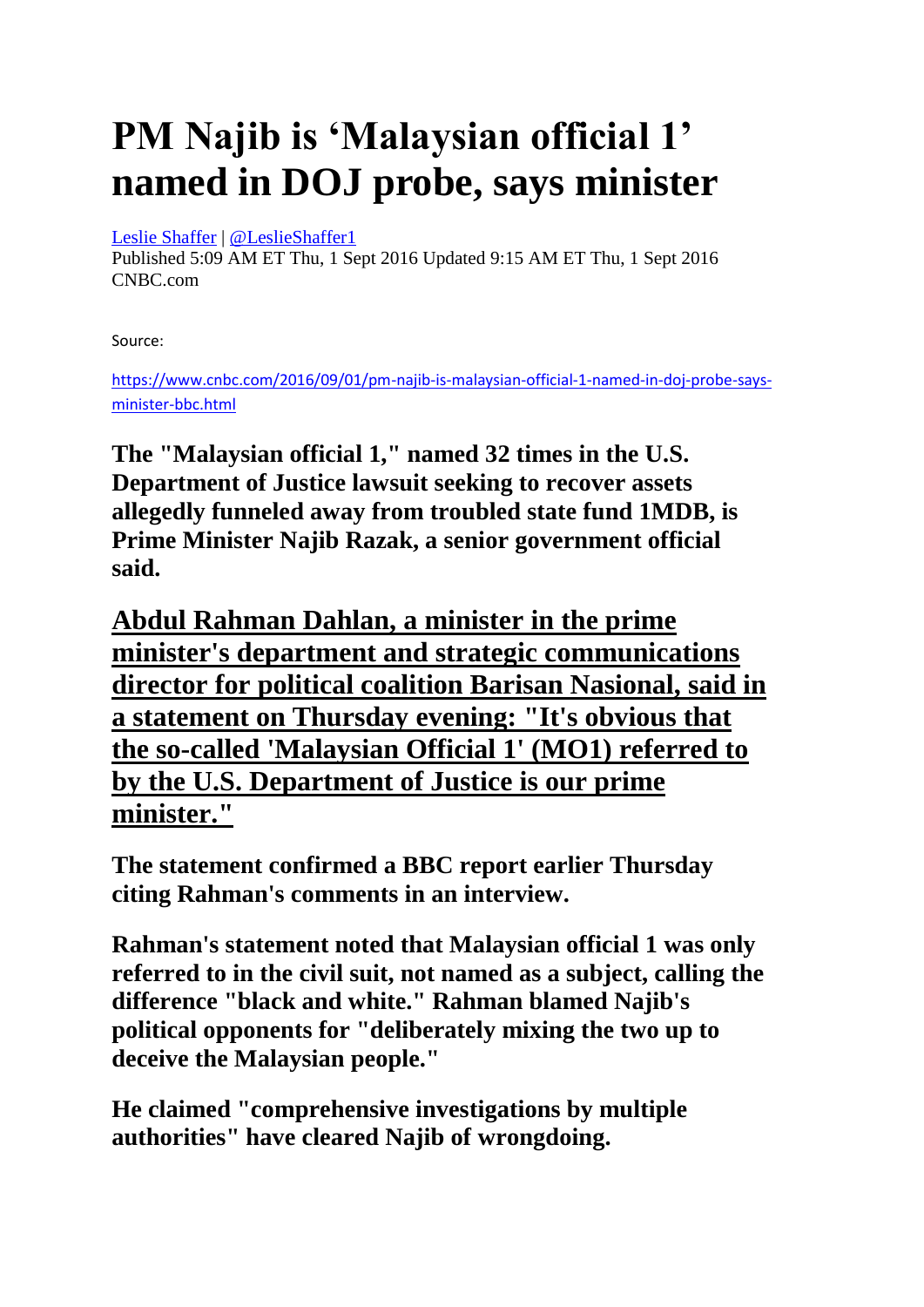## **[You can read the full BBC report here.](http://www.bbc.com/news/business-37234717)**

**In July, the U.S. Department of Justice moved to seize more than \$1 billion of assets tied to an alleged international conspiracy to launder funds funnelled away from 1MDB, including funds related to the film "The Wolf of Wall Street."** 

**That complaint said officials at 1MDB, their relatives and other associates diverted more than \$3.5 billion from the state fund and laundered it through complex transactions and shell companies with bank accounts in Singapore, Switzerland, Luxembourg and the U.S.** 

**The producer of "The Wolf of Wall Street," Red Granite Pictures, was co-founded by Riza Aziz, Najib's stepson.** 

**Riza was named as a "relevant individual" in the complaint, but Najib wasn't named. However, media have reported, citing unnamed sources, that the complaint's 32 references to "Malaysian Official 1," who allegedly received hundreds of millions from 1MDB, were to Najib.** 

**Najib has repeatedly denied wrongdoing, as has Riza and Red Granite Pictures.** 

**When asked for comment via email on Thursday, the Malaysian prime minister's office referred to official statements made in July.** 

**One from the prime minister's office said the Malaysian government would cooperate with any lawful investigation and another from Malaysia's Attorney General's office disputed that any investigation had found evidence that funds were misappropriated from 1MDB.** 

**Questions about movement of funds from 1MDB came to widespread attention a little over a year ago, when the Wall Street Journal reported that in 2013, nearly \$700 million had**